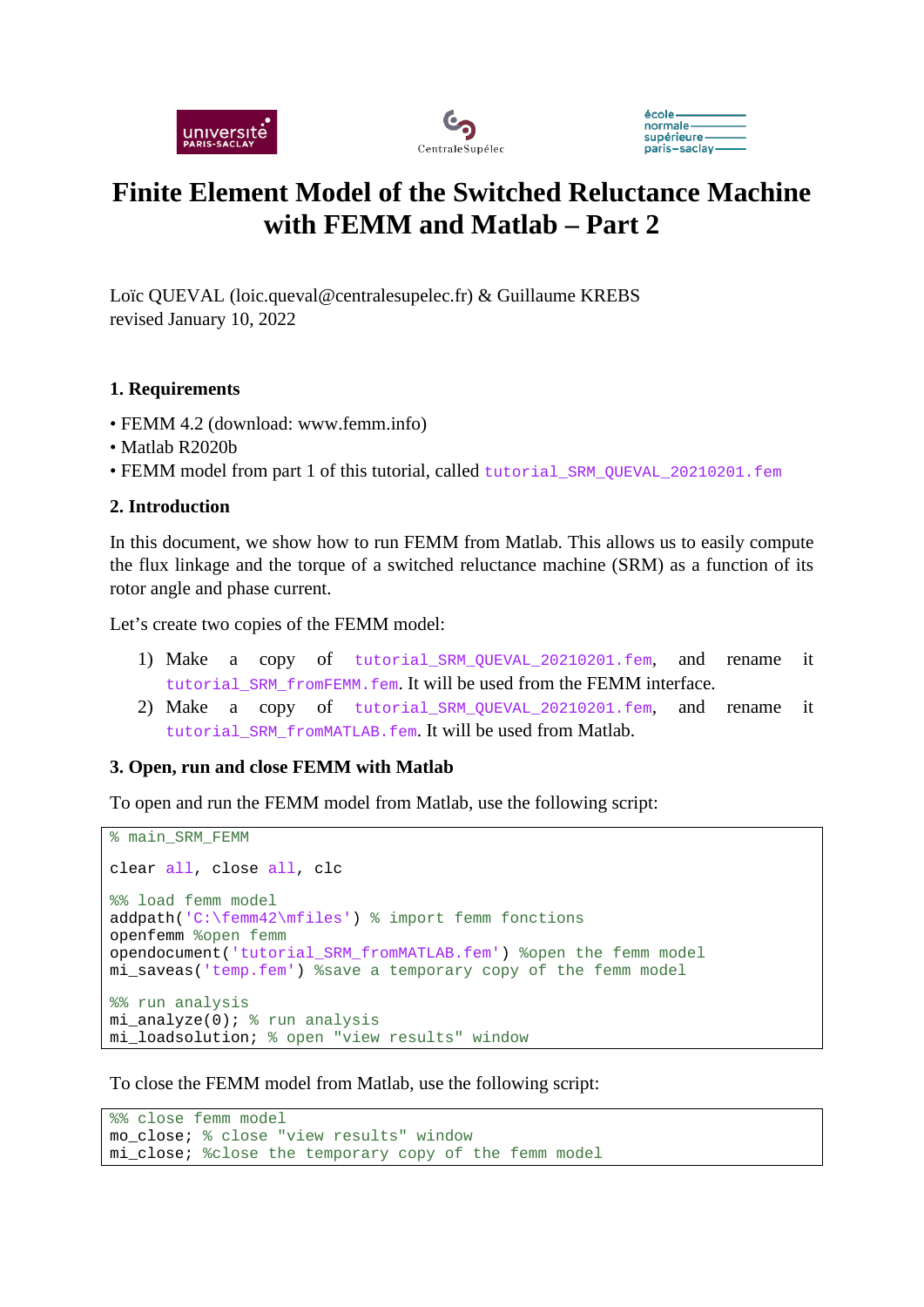## **4. Rotation**

In this section, we want to modify the rotor angle  $\theta_m$ .

## **4.1 Rotation with FEMM interface**

Open the model tutorial SRM\_QUEVAL\_20210201.fem with FEMM.

In the Properties menu, select Boundary. In the Property Definition dialog, select the boundary move and click on Modify Property. The Boundary Property dialog opens. To rotate the rotor by an angle of 15 degrees in the counterclockwise direction, enter 15 in the Air Gap parameters: Inner Angle (Figure 1). Click OK to close both dialogs. Run the analysis with  $\mathbf{F}$ . Then click on the glasses icon  $\mathcal{P}$  to view the analysis results.

You can repeat the procedure for different rotor angles. You should obtain the results summarized in Figure 2.

| Name                        | move                                                                                                                                        |                                           | OK                                                                                        |
|-----------------------------|---------------------------------------------------------------------------------------------------------------------------------------------|-------------------------------------------|-------------------------------------------------------------------------------------------|
| <b>BC Type</b>              | Anti-periodic Air Gap                                                                                                                       |                                           | Cancel                                                                                    |
| $\mu$ , relative<br>C, MS/m | Small skin depth parameters<br>0<br>$\overline{0}$<br>Mixed BC parameters<br>$c_{0}$ coefficient 0<br>$\frac{1}{1}$ coefficient $\boxed{0}$ | $A_0$<br>$A_1$<br>$A_{2}$<br>$\phi$ , deg | Prescribed A parameters<br>$\overline{0}$<br>$\overline{0}$<br>$\theta$<br>$\overline{0}$ |
|                             | Air Gap parameters<br>Inner Angle, Deg   15<br>Outer Angle, Deg   0                                                                         |                                           |                                                                                           |

Figure 1 – Boundary property dialog.

#### **4.2 Rotation with Matlab**

To modify the rotor angle from Matlab, use the following script:

```
%% Set rotor angle
theta m = 15; % [deg] rotor angle
mi_modifyboundprop('move',10,theta_m); % modify boundary property 'move'
```
You can change the rotor angle. You should obtain the results summarized in Figure 2.



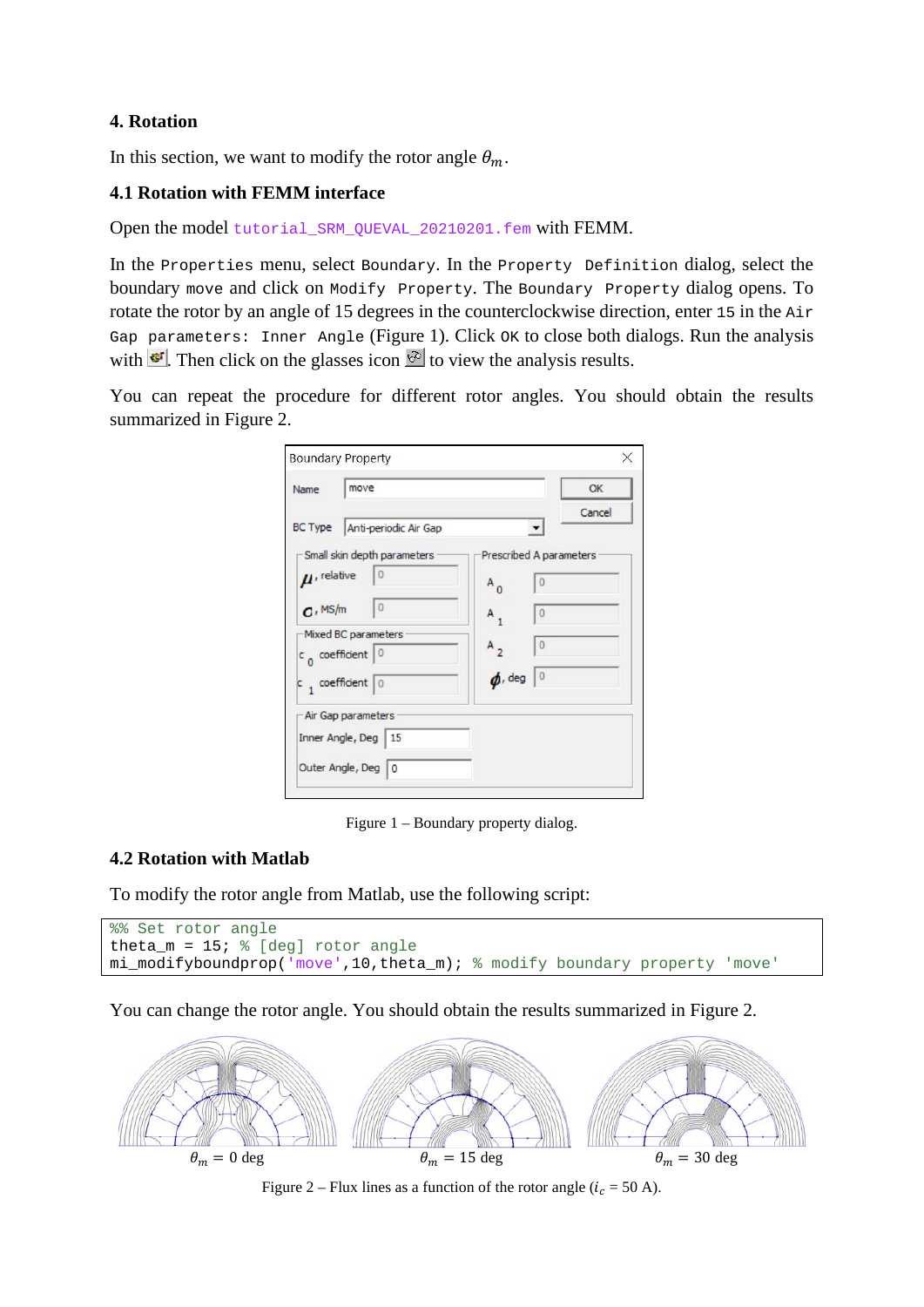# **5. Current**

In this section, we want to modify the current of the phase c  $i_c$ .

#### **5.1 Current with FEMM interface**

Open the model tutorial\_SRM\_QUEVAL\_20210201.fem with FEMM. Set the rotor angle to 0 deg.

In the Properties menu, select Circuits. In the Property Definition dialog, select the circuit c and click on Modify Property. The Circuit Property dialog appears. To set the current of the phase c to 0 A, enter 0 in the Circuit Current (Figure 3). Click OK to close both dialogs. Run the analysis with  $\mathbf{F}$ . Then click on the glasses icon  $\mathbf{F}$  to view the analysis results. Plot the flux density distribution  $\boxed{\blacksquare}$  (set the Lower Bound to 0 and the Upper Bound to 1.2).

You can repeat the procedure for different currents. You should obtain the results summarized in Figure 4.

| <b>Circuit Property</b> |                            |        |
|-------------------------|----------------------------|--------|
| Name                    |                            |        |
| C Parallel<br>G Series  | Circuit Current, Amps<br>0 |        |
|                         |                            | Cancel |

Figure 3 – Circuit property dialog.

#### **5.2 Current with Matlab**

To set the current  $i<sub>c</sub>$  from Matlab, use the following script:

```
%% Set current in phase c
i_c = 0; % [A] current of circuit 'c'
mi_modifycircprop('c',1,i_c) % modify circuit property 'c'
```
Plot manually the flux density distribution (set the Lower Bound to 0 and the Upper Bound to 1.2).

You can change the current. You should obtain the results summarized in Figure 4.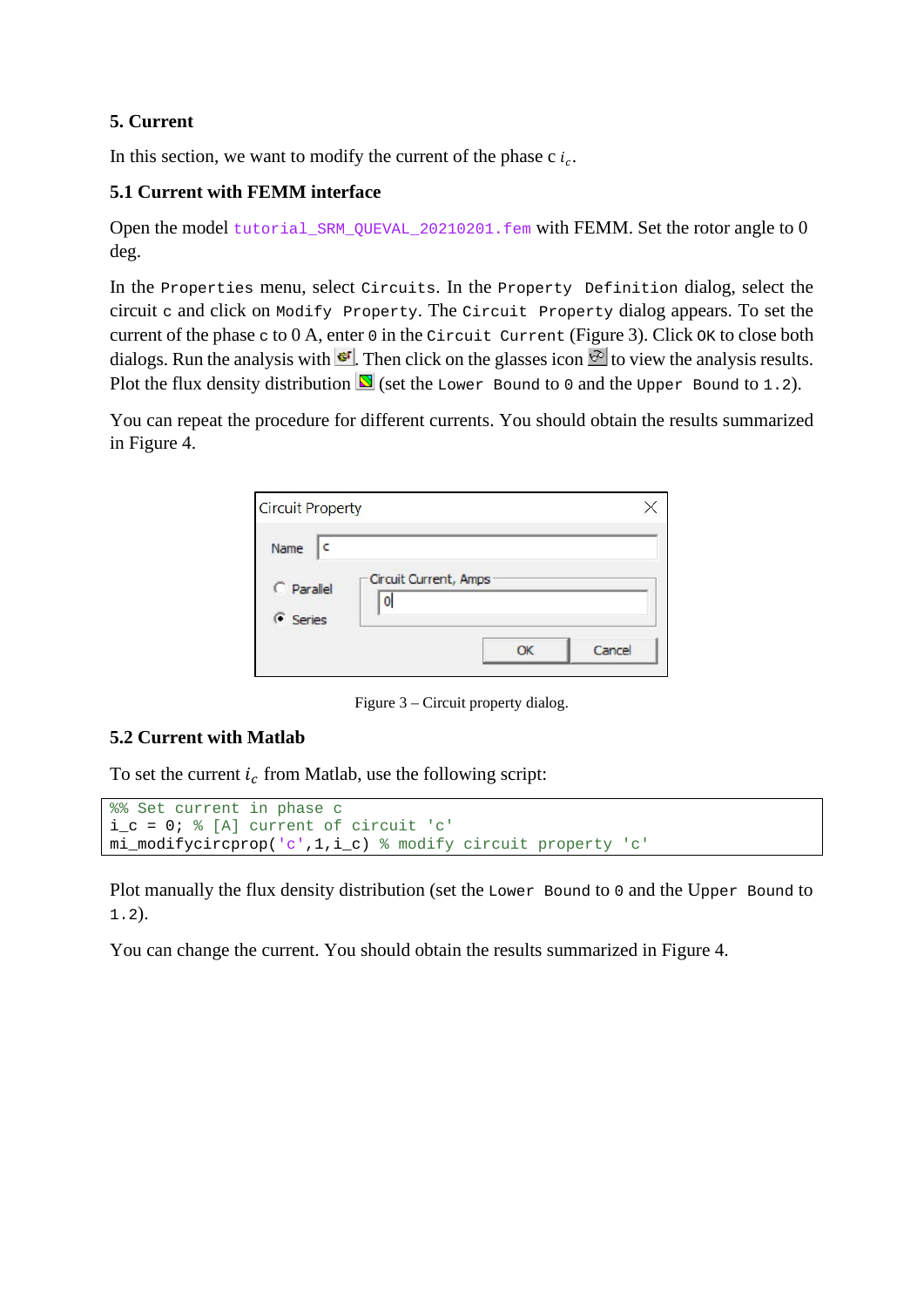

Figure 4 – Flux density distribution as a function of the current ( $\theta_m = 50$  A).

#### **6. Flux linkage**

In this section, we want to compute the flux linkage of the phase c  $\lambda_c$ .

#### **6.1 Flux linkage with FEMM interface**

Open the model tutorial\_SRM\_QUEVAL\_20210201.fem with FEMM. Set the rotor angle to 0 deg, and the current to 50 A.

Run the analysis with  $\mathbb{F}$ . Then click on the glasses icon  $\mathbb{F}$  to view the analysis results. Press the  $\frac{1}{2}$  button to display the resulting attributes of each Circuit Property that has been defined. For the circuit c, the resulting dialog is shown in Figure 5.

*Note: Since there is only one current, the Flux/Current can be unambiguously interpreted as the coil c self inductance (i.e. 0.3 mH).*

| <b>Circuit Name</b>                                                     |    |
|-------------------------------------------------------------------------|----|
| c                                                                       |    |
| <b>Results</b>                                                          |    |
| Total current = $50$ Amps<br>Voltage Drop = 0 Volts                     |    |
| Flux Linkage = $0.0148769$ Webers<br>Flux/Current = 0.000297537 Henries |    |
| Voltage/Current = 0 Ohms<br>Power $= 0$ Watts                           |    |
|                                                                         |    |
|                                                                         |    |
|                                                                         | OK |

Figure 5 – Circuit Properties dialog ( $\theta_m = 0$  deg,  $i_c = 50$  A).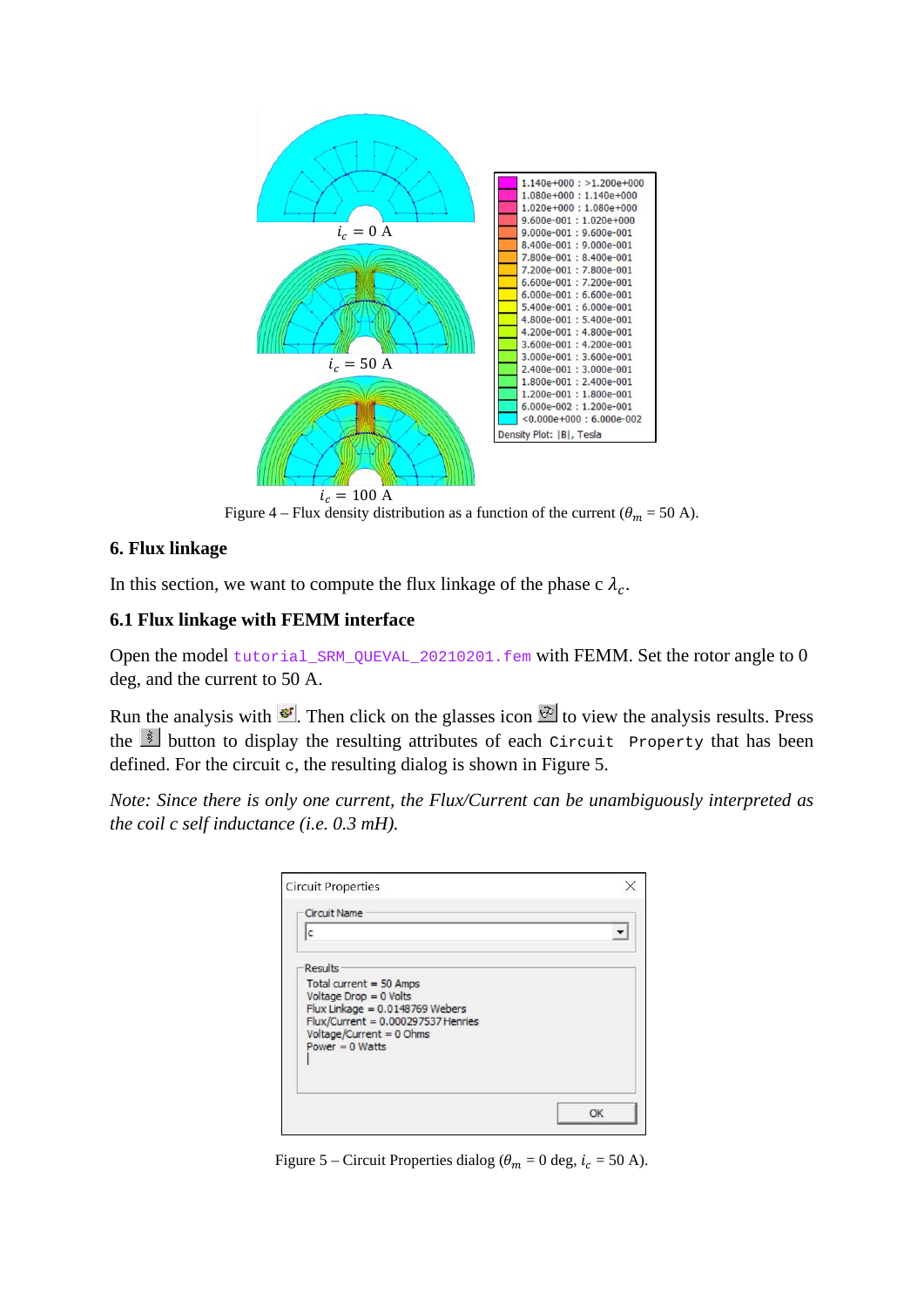You can change the rotor angle and the current, and repeat the procedure to obtain the flux linkage as a function of the rotor angle and of the current. You should obtain the results summarized in Table 1.

## **6.2 Flux linkage with Matlab**

To get the flux linkage from Matlab, use the following script:

```
% get flux linkage
cir_c = mo_getcircuitproperties('c'); % get properties of circuit 'c'
lambda_c = cir_c(3) % get flux linkage of circuit 'c'
```
Make sure that you obtain the results summarized in Table 1.

# **7. Torque**

In this section, we want to compute the electromagnetic torque  $T_e$ .

# **7.1 Torque with FEMM interface**

Open the model tutorial SRM\_QUEVAL\_20210201.fem with FEMM. Set the rotor angle to 15 deg, and the current to 50 A.

Run the analysis with  $\mathbf{F}$ . Then click on the glasses icon  $\mathcal{P}$  to view the analysis results. Switch to Area mode by pressing the  $Area$  icon  $\vert \cdot \vert$ . Select the rotor iron domain. The area will turn green, denoting that it is selected (Figure 6). Click on the Integral icon  $\mathbf{J}$ . The Block Integral dialog opens. Select Torque via Weighted Stress Tensor and click OK. A dialog will pop up containing the Integral Results (Figure 7).



Figure 6 - Selection of the rotor domain ( $\theta_m = 15$  deg,  $i_c = 50$  A).

| <b>Integral Result</b>         |    |  |  |  |  |
|--------------------------------|----|--|--|--|--|
| Torque about (0,0): 7.0064 N*m |    |  |  |  |  |
|                                |    |  |  |  |  |
|                                |    |  |  |  |  |
|                                |    |  |  |  |  |
|                                |    |  |  |  |  |
|                                | OK |  |  |  |  |
|                                |    |  |  |  |  |

Figure 7 - Integral Result dialog ( $\theta_m = 15$  deg,  $i_c = 50$  A).

You can change the rotor angle and the current, and repeat the procedure to obtain the torque as a function of the rotor angle and of the current. You should obtain the results summarized in Table 1.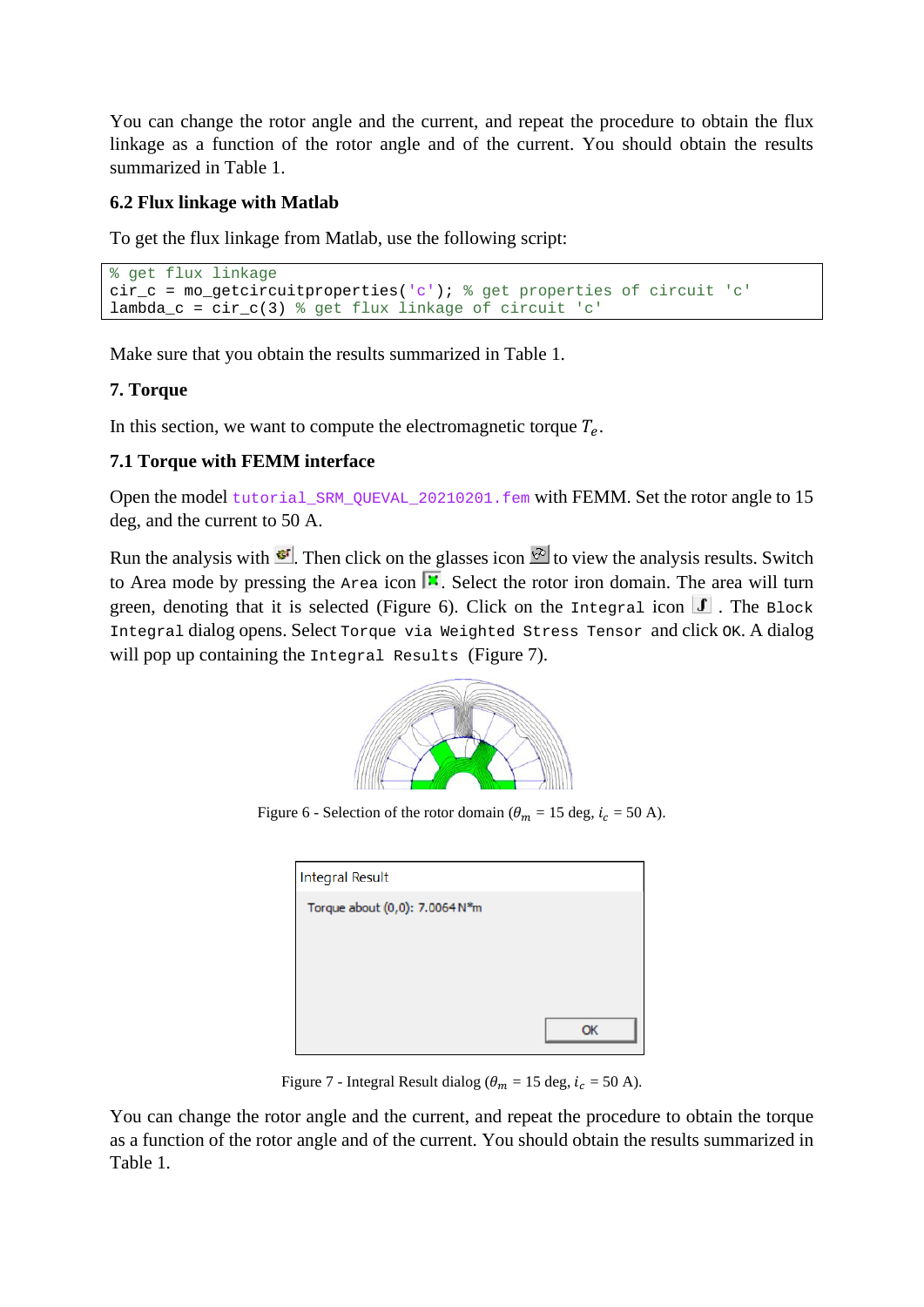## **7.2 Torque with Matlab**

To get the torque from Matlab, use the following script:

```
% get torque
mo_seteditmode('area'); % switch to area mode
mo_groupselectblock(10); % select domain number 10 = rotor iron
torque = mo_blockintegral(22) % get torque via weighted stress tensor
```
Make sure that you obtain the results summarized in Table 1.

| Rotor angle $\theta_m$ | Current $i_c$ | <b>Flux linkage</b>  | <b>Torque</b> |
|------------------------|---------------|----------------------|---------------|
| [deg]                  | [A]           | [Wb]                 | [N·m]         |
| 0                      |               |                      |               |
| 15                     |               |                      | $\Omega$      |
| 30                     |               |                      |               |
| $\overline{0}$         | 50            | $14.9 \cdot 10^{-3}$ |               |
| 15                     | 50            | $42.2 \cdot 10^{-3}$ | 7.0           |
| 30                     | 50            | $77.3 \cdot 10^{-3}$ | $-0.1$        |
| 0                      | 100           | $29.8 \cdot 10^{-3}$ |               |
| 15                     | 100           | $60.8 \cdot 10^{-3}$ | 17.1          |
| 30                     | 100           | $86.2 \cdot 10^{-3}$ | $-0.1$        |

Table 1 – Flux linkage and torque as a function of rotor angle and current.

#### **8. Lookup tables**

We are now able to obtain the flux linkage  $\lambda_c$  and the torque  $T_e$  for a given given rotor angle  $\theta_m$  and a given current  $i_c$ .

Now we want to obtain the lookup tables  $\lambda_c(\theta_m, i_c)$  and  $T_e(\theta_m, i_c)$  for  $\theta_m \in [0, 30]$  meca deg with a step of 2 deg, and  $i_c \in [0,70]$  A with a step of 10 A.

Create a Matlab script that calculates the lookup tables, and store them in a .mat file. Create another script to plot the lookup tables. You should obtain the results summarized in Figure 8.

*Note: Build your code step by step and avoid calculating all the points each time!*



Figure 8 - Flux linkage and torque lookup tables.